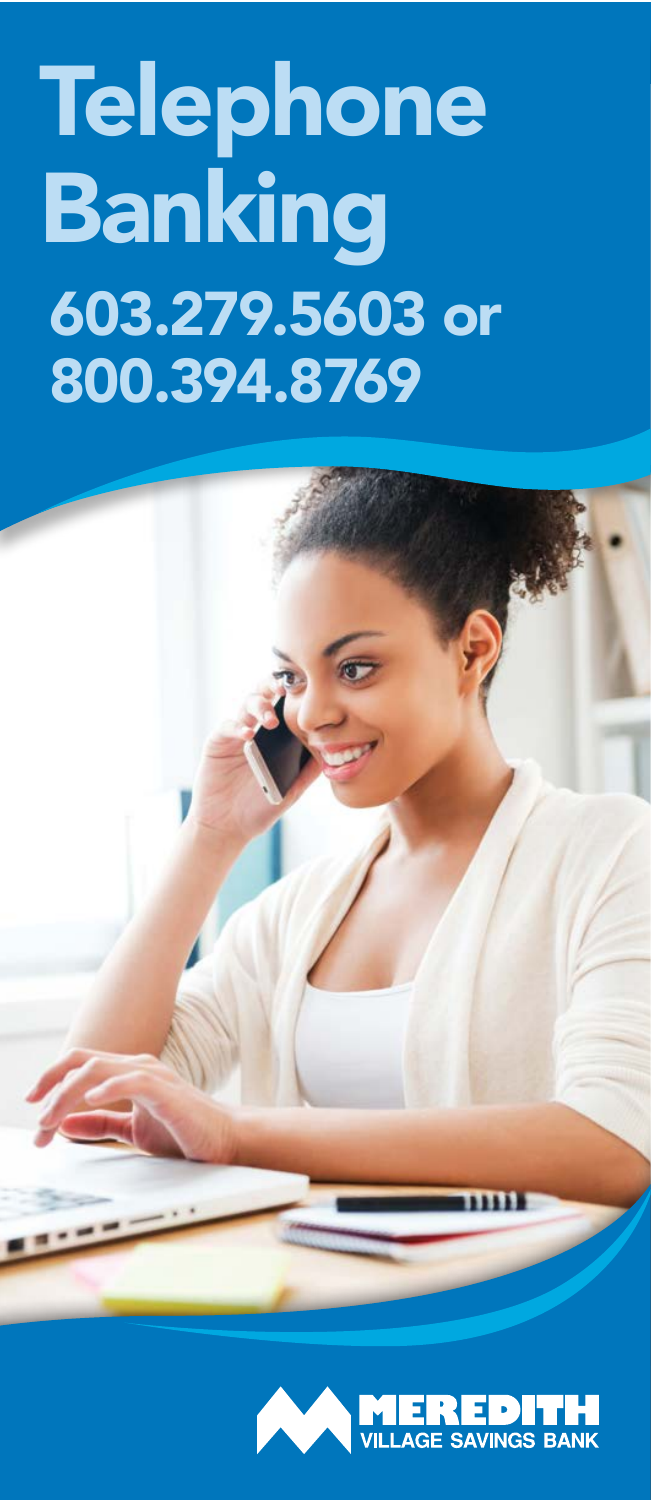#### START: To use touchtone, PRESS 1 To use your voice, PRESS 2

Have your account number, personal identification number (PIN) and the last four digits of your Social Security Number or Tax Identification Number available when you call. If you are a first-time caller, you will be prompted to enter your full Social Security Number or Tax Identification Number and your zip code. You will then be asked to select a PIN that is between four and eight digits in length.

#### PRESS 1 FOR ACCOUNT BALANCE

## **MEREDITH**<br>VILLAGE SAVINGS BANK

#### 603.279.5603 or 800.394.8769

At any time you may press 3\* to return to the main menu.

| <b>CHECKING/</b><br><b>MONEY MARKET</b>                                                | <b>SAVINGS</b>                                                                                       | <b>CERTIFICATES OF</b><br><b>DEPOSIT</b>                              | <b>CLUB ACCOUNTS</b>                                                                      | <b>LOANS</b>                                                                                                                                                                      | <b>LINE OF CREDIT</b>                              |  |
|----------------------------------------------------------------------------------------|------------------------------------------------------------------------------------------------------|-----------------------------------------------------------------------|-------------------------------------------------------------------------------------------|-----------------------------------------------------------------------------------------------------------------------------------------------------------------------------------|----------------------------------------------------|--|
| • Current Balance and<br><b>Available Balance</b><br>• Amount Last<br><b>Deposited</b> | <b>• Current Balance and</b><br><b>Available Balance</b><br><b>• Amount Last</b><br><b>Deposited</b> | <b>• Current Balance</b><br>• Last Interest Amount<br>• Maturity Date | <b>• Current Balance</b>                                                                  | <b>• Current Balance</b><br>• Next Payment Amount<br>· Interest Year-to-date*                                                                                                     | <b>• Current Balance</b><br>• Last Interest Amount |  |
| • Pending Transaction<br>Balance*                                                      | <b>• Pending Transaction</b><br>Balance*                                                             |                                                                       |                                                                                           |                                                                                                                                                                                   |                                                    |  |
| • Year-to-date<br>Interest Information*                                                | · Year-to-date<br>Interest Information*                                                              |                                                                       |                                                                                           |                                                                                                                                                                                   |                                                    |  |
| <b>PRESS 2</b><br><b>FOR ACCOUNT HISTORY</b>                                           |                                                                                                      |                                                                       |                                                                                           |                                                                                                                                                                                   |                                                    |  |
| <b>CHECKING/</b><br><b>MONEY MARKET</b>                                                | <b>SAVINGS</b>                                                                                       | <b>CERTIFICATES OF</b><br><b>DEPOSIT</b>                              | <b>CLUB ACCOUNTS</b>                                                                      | <b>LOANS</b>                                                                                                                                                                      | <b>LINE OF CREDIT</b>                              |  |
| PRESS <sub>1</sub><br><b>All Transactions</b>                                          | <b>PRESS 1</b><br><b>All Transactions</b>                                                            | PRESS <sub>1</sub><br><b>All Transactions</b>                         | <b>PRESS 1</b><br><b>All Transactions</b>                                                 | <b>PRESS 1</b><br><b>All Transactions</b>                                                                                                                                         | <b>PRESS 1</b><br><b>All Transactions</b>          |  |
| PRESS <sub>2</sub><br><b>Deposits</b>                                                  | <b>PRESS 2</b><br><b>Deposits</b>                                                                    | PRESS <sub>2</sub><br>Interest <sup>*</sup>                           | <b>PRESS 2</b><br>Deposits                                                                | <b>PRESS 2</b><br>Payments                                                                                                                                                        | <b>PRESS 2</b><br>Payments                         |  |
| <b>PRESS 3</b><br>Withdrawals                                                          | <b>PRESS 3</b><br><b>Withdrawals</b>                                                                 |                                                                       | <b>PRESS 3</b><br>Interest <sup>*</sup>                                                   |                                                                                                                                                                                   | <b>PRESS 3</b><br><b>Advances</b>                  |  |
| PRESS <sub>4</sub><br><b>Check Number</b>                                              |                                                                                                      |                                                                       |                                                                                           |                                                                                                                                                                                   | PRESS <sub>4</sub><br>Withdrawals                  |  |
| <b>PRESS 3</b><br><b>TO TRANSFER FUNDS OR</b><br><b>MAKE A PAYMENT</b>                 |                                                                                                      |                                                                       |                                                                                           |                                                                                                                                                                                   | <b>PRESS 5</b><br><b>Check Number</b>              |  |
| PRESS <sub>1</sub><br><b>Transfer Funds</b>                                            |                                                                                                      |                                                                       |                                                                                           |                                                                                                                                                                                   |                                                    |  |
| <b>PRESS 2</b><br>Make a Payment                                                       |                                                                                                      |                                                                       |                                                                                           |                                                                                                                                                                                   |                                                    |  |
| <b>PRESS 4</b><br><b>TO CHANGE PIN</b>                                                 |                                                                                                      |                                                                       | <b>Make the Call for Convenience.</b><br>Enjoy the convenience of secure access to your   |                                                                                                                                                                                   |                                                    |  |
| <b>PRESS 5</b><br><b>FOR CARD SERVICES</b>                                             |                                                                                                      |                                                                       | Meredith Village Savings Bank accounts from any<br>phone - 24 hours a day, 7 days a week. |                                                                                                                                                                                   |                                                    |  |
| PRESS <sub>1</sub><br><b>Activate New Card</b>                                         |                                                                                                      |                                                                       | • Check account balances • Make loan payments                                             |                                                                                                                                                                                   |                                                    |  |
| <b>PRESS 2</b><br>De-activate or Report a Card<br>Lost or Stolen                       |                                                                                                      |                                                                       | • Transfer funds                                                                          | • And more!                                                                                                                                                                       |                                                    |  |
| PRESS 6<br><b>FOR BANK INFORMATION</b>                                                 |                                                                                                      |                                                                       |                                                                                           | *Option may not be available if there has been no activity or the balance is zero.<br>** If you deactivate a lost or stolen card, please contact the bank to order your new card. |                                                    |  |
| <b>PRESS 1</b><br><b>Branch Locations</b>                                              |                                                                                                      |                                                                       |                                                                                           |                                                                                                                                                                                   |                                                    |  |

PRESS 2 ATM Locations